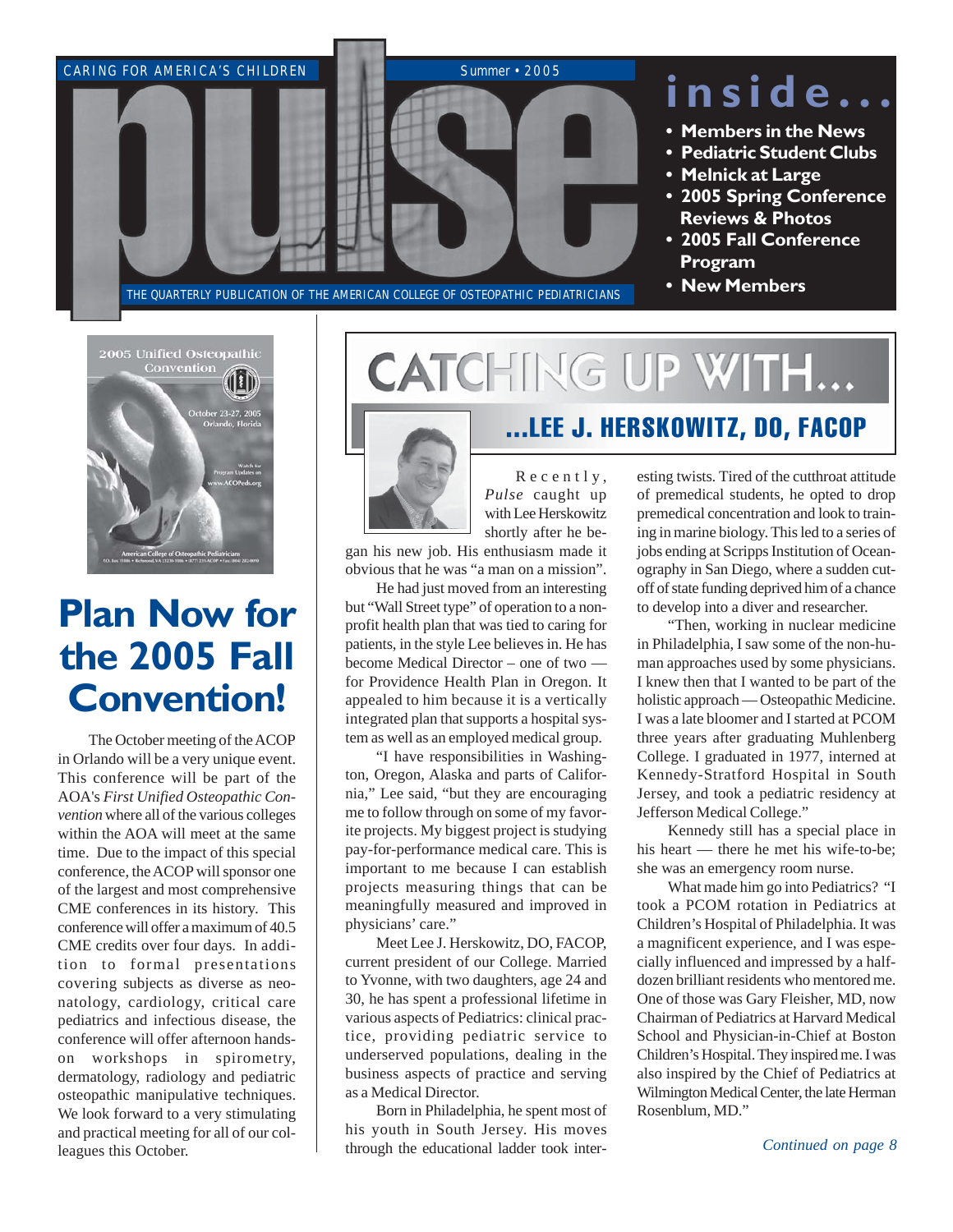#### **2004-2005 American College of Osteopathic Pediatricians**

## **Board of Trustees**

PRESIDENT Lee J. Herskowitz, DO, FACOP\*

VICE PRESIDENT Robert W. Hostoffer, DO, FACOP\*

SECRETARY-TREASURER Bruce B. Peters, DO, FAAP, FACOP\*

IMMEDIATE PAST PRESIDENT Steven M. Snyder, DO, FACOP\*

EXECUTIVE DIRECTOR Stewart A. Hinckley\*

#### \*EXECUTIVE COMMITTEE

#### **TRUSTEES**

Deborah L. Blackwell, DO, FACOP James E. Foy, DO, FACOP John W. Graneto, DO, FACOP Robert G. Locke, DO, FACOP Capt. Margaret A. Orcutt-Tuddenham, DO, FACOP Amanda Foster, DO Thomas Q. Reynolds

DIRECTOR OF CME PROGRAM Scott S. Cyrus, DO, FACOP

**PUBLISHER** Stewart A. Hinckley

#### CO-EDITORS

Arnold Melnick, DO, FACOP Stewart A. Hinckley

#### ASSOCIATE EDITORS Gregory Garvin, DO, FACOP Janet Goldberg, DO, FACOP Robert G. Locke, DO, FACOP

The Pulse is published four times a year in conjunction with the American College of Osteopathic Pediatricians, P.O. Box 11086, 2209 Dickens Road, Richmond, VA 23230- 1086;

877-231-ACOP or fax (804) 282-0090.

No part of this publication may be reproduced without the expressed written consent of ACOP. All rights reserved.

The American College of Osteopathic Pediatricians does not hold itself responsible for statements made by any contributor. Statements or opinions expressed in the *Pulse* reflect the views of the author(s) and not necessarily the official policy of the ACOP.

## **MEMBERS IN THE NEWS**

# **Garvin Wins Service Award**

Gregory I. Garvin, DO, past president of ACOP, was recently honored with the Life Service Award of the Iowa Osteopathic Medical Association. The honor recognizes DOs who have spent the greater part of their lives delivering health care to Iowa's citizens, utilizing osteopathic practice and principles. Winners must be active members of the IOMA and have modeled the highest ideas of the profession to their community

In nominating Dr. Garvin, who is a 1975 graduate of KCOM, a colleague wrote, "Dr. Garvin has been the head of both local societies, on the board of trustees and president of the IOMA, as well as numerous other boards and organizations. He is one of the brightest and hardest working pediatricians I have ever met."

The ACOP salutes one of its finest: Greg Garvin.

## **Melnick and Blavo Honored**

Arnold Melnick, DO, and Cyril Blavo, DO, were both honored recently by the Student Pediatric Club of Nova Southeastern University College of Osteopathic Medicine.

I THETESA TIESS, Student president, an-<br>nounced that the club's annual award for Theresa Hess, student president, anchild advocacy was being named the Arnold Melnick, DO, Child Advocacy Award, in honor of Dr. Melnick's long service in the field of osteopathic pediatrics. Besides his activity in ACOP, including serving as president, he was the founding dean of the College of Osteopathic Medicine and he retired recently as Executive Vice Chancellor and Provost of the Health Professions Division of Nova Southeastern University.

This year's award, and the first under its new name, was given to Cyril Blavo, DO, Professor of Pediatrics and Director of the Public Health Program of the College. His service to students, to the community, to the state and to his home country of Ghana were recognized as outstanding work on behalf of children.

## **Milestone Reached**

Co-Editor of PULSE Arnold Melnick also writes a monthly column on Effective Medical Communication for *The DO Magazine*. His column in February marked a milestone — his  $100<sup>th</sup>$  published professional article. He also does a column for the American Medical Writers Association and the ACOP.

#### **The ACOP Would Like to Acknowledge This Year's Active Pediatric Student Clubs:**

#### **Edward Via Virginia College of Osteopathic Medicine** Heidi Leftwich Email: hepeters@vcom.vt.edu

#### **Kansas City University**

**of Medicine & Biosciences** Whitney Boulden, *National Representative* Email: wboulden@kcumb.edu

#### **Lake Erie College of Osteopathic Medicine**

Zeina R. Ghayad Email: zghayad@lecom.edu

#### **Nova Southeastern University College of Osteopathic Medicine**

Theresa Hess, *President* Email: htheresa@nova.edu

**Philadelphia College of Medicine** Erin McAnallen, *President* Email: erinmca@pcom.edu

**Pikeville College School of Osteopathic Medicine** Marie Scott-Finley, *President* Email: finley2@pc.edu

#### **University of New England College of Osteopathic Medicine**

Noelle Sherrets-Ratigan, *President* Email: nsherretsratigan@pipeline.une.edu

#### **West Virginia School of Medicine** Ava Beaudoin, *President* Email: abeaudoin@wvsom.edu

**Western University of Health Sciences College of Osteopathic Medicine-Pacific** Melanie Leadley, *President* Email: mleadley@westernu.edu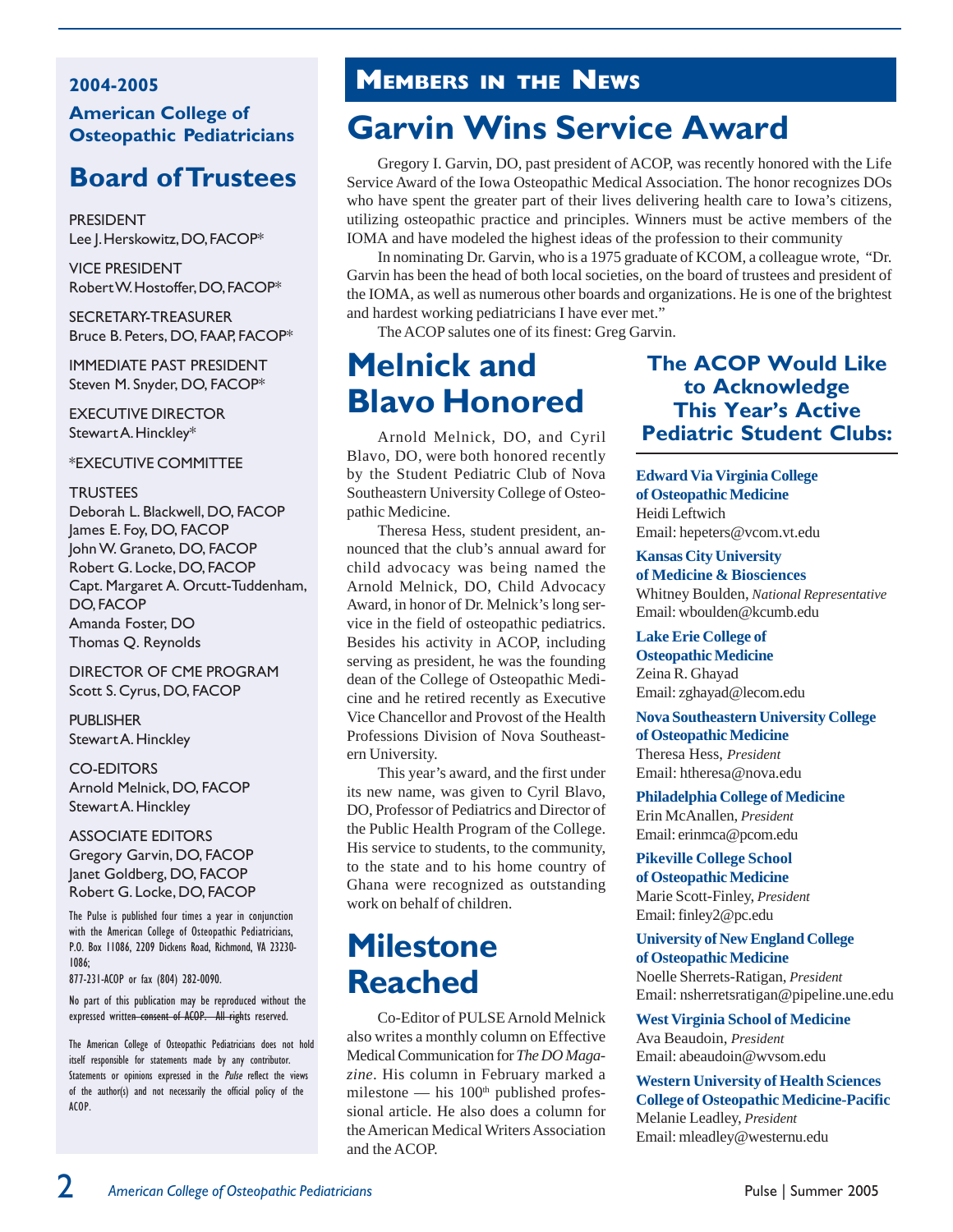

By Arnold Melnick, DO, FACOP

## **Questions to Ponder in Lead Poisoning**

**Two questions:**

- **1.** What happens to a mother who neglects her child's symptoms of lead poisoning and does not seek medical care? Answer: *She is subject to legal prosecution for child neglect, a form of child abuse.*
- **2.** What happens to a society that neglects lead poisoning in its many children? Answer: *Nothing*.

Let's look at the facts — let's see what makes me get on my soapbox. Fortunately, through the diligent work of some public health departments and some dedicated physicians and some excellent abatement programs, the incidence of lead poisoning in the most vulnerable group (ages one-five years) has been reduced from 10% about 30 years ago, and 8.9% in 1988-91, to 4.4% today. Contributing to the abatement was the removal of lead from gasoline a few years ago; it had been widely known that the incidence of lead poisoning was high in children residing near major highways.

On the face of it, it appears to be a pretty good record. Saved a lot of lives. Saved a lot of complications and illness. However, that 4.4% remainder amounts to 890,000 children with elevated blood lead today.

But let us examine the other side of it. We have known almost everything about lead poisoning since long before 30 years ago — causes, symptoms, diagnosis, treatment, prevention. Why then, haven't we done more about it? That's my question.

We knew then that a major cause was lead paint in old housing; *it still is.* We knew then that one of the major sequelae of lead poisoning was brain damage; *it still is.* We knew then that diagnosis was made with a blood lead level determination; *it still is.* We knew then that if we caught children early enough (even as young as one year) we could treat it and prevent much brain damage; *that's still true.*

Needleman, a long-time researcher in lead poisoning, and his associates<sup>1</sup> studied 194 convicted juvenile delinquents. He found that they had four times the incidence of lead accumulation as

the control group. Is this part of the brain damage of lead poisoning? What if we were able to treat the 890,000 children (and remember that another batch of children joins the susceptible ranks, over 175,000 a year) and had saved for each of them only ten IQ points? If it reached only 50% of them in time, imagine what additional contribution to society they would have made — and additional contribution to our tax collection — while eliminating the costs of prosecution and incarceration. Need I speculate that it would more than pay for treatment and ablation of the homes?

In the 1950s, an outbreak of measles – maybe 50,000 cases — awakened Congress immediately to appropriate \$50 million to fight the epidemic — and it alerted the whole country. Was it successful? For those who were not around: it practically wiped out measles as a disease.

So if the major cause is homes with lead paint, why not get rid of the paint? Almost all of those homes are in ghettos in poverty pockets, built before 1950 and owned by private parties. The tenants cannot afford to scrape and paint their entire houses, and the landlords certainly have shown no interest in doing so. If a house, for other reasons, was deemed to be a health menace or danger to a neighborhood, it would immediately be condemned, probably by EPA or some other agency. How come it hasn't been done for lead poisoning?

Let's examine our own house. How many physicians routinely test for blood lead in children one to five? Or even every child in the risk group? Yes, the EPSDT program requires it; so do some state programs. But we are not hitting hard enough.

After the first few years of the AIDS outbreak, with minimal attention being paid to it, I hypothesized that if the affected group were "Wall Street bankers," action — *decisive action* — would have been taken immediately.

I spent considerable time thirty-five years ago studying the problem for the State of Pennsylvania, but I still have no answers. And lead poisoning is still around. And those old houses, the dilapidated ones in

the ghettos, are still there, with their walls of leaded paint. Where is pediatrics? Where is public health? Where are the social reformers? Why don't we want to save our future generations?

Lots of questions. Few answers.

#### Reference:

1. Needleman, HL, et al: Bone lead levels in adjudicated delinquents. A case control study. *Neurotoxicol.Teratol.* 246:6, Nov-Dec, 2002, pp. 711 ff

## **Health Fair Held During AOA Convention in Orlando**

The ACOP, in conjunction with the National Osteopathic Medical Association, will be offering a community health fair during the upcoming AOA national convention in Orlando. It will be held at the Orlando Rescue Mission on Saturday, October 22, from 10 am to 2 pm, with support from local organizations. Health education and health screening will be provided and all underserved members of the community will be welcome.

Since October has been designated "Child Health Month," it is most appropriate for the ACOP to participate. Over half of the 45 million people without health insurance are children with poor access to health care, no medical home, poor nutrition and overall poor health, according to Bruce Peters, DO, FACOP, FAAP, Chair of Pediatrics at the Kansas City University of Medicine and Biosciences, who is coordinating the two organizations

Dr. Peters is a member of the executive committee of both ACOP and NOMA. He commented, "We are hoping to provide lots of health education, blood pressure and other health screenings and immunizations. Some of our goals include creating opportunities for medical homes for those who need them, raising health awareness and teaching people how to advocate for their own health."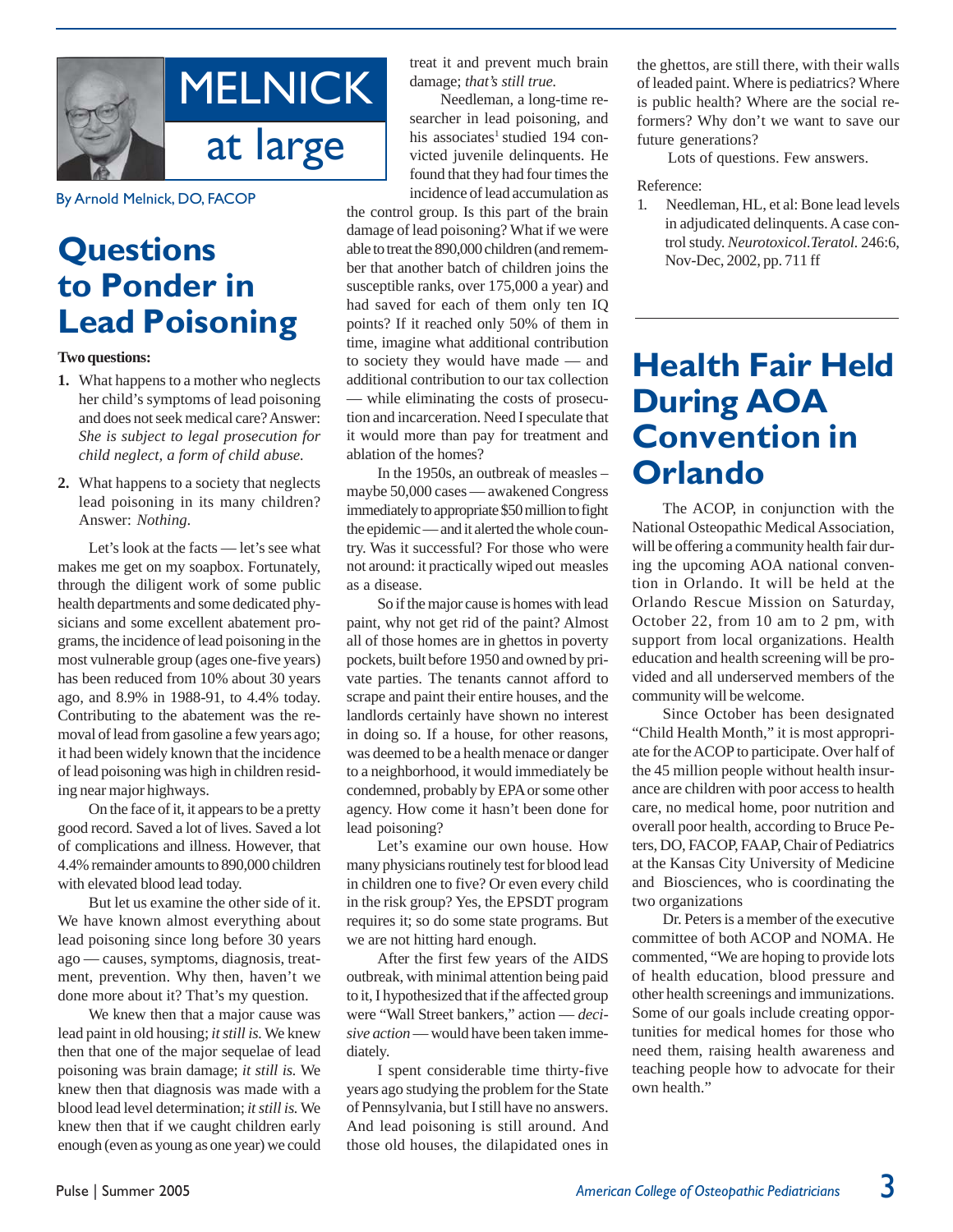

# **2005 Spring Conference Report**

#### By Stewart A. Hinckley, CMP

On April 15-17, 2005 the ACOP held another successful Spring Conference at the Swissôtel in Chicago, IL. There was a total of 133 registrants, including 44 medical students.

All meeting evaluations classified it as good to excellent. On Friday, registrants enjoyed an informative lecture by Polina Voronov, MD, attending anesthesiologist at Children's Memorial Hospital, Chicago on *What Every Pediatrician Should Know About Pediatric Anesthesia*. Cynthia Jane Mears, DO, adolescent medicine specialist at Children's Memorial Hospital, delivered two outstanding lectures: *New Contraceptive Technology and Emergency Contraception* and *Teaching Practitioners How to Get Teens to Quit/Not Start and Avoid Addictions.*

On Saturday, Robert P. Schwartz, MD, Professor and Chief of Pediatric Endocrinology at Wake Forest University School of Medicine, gave three outstanding lectures. His first presentation was *Precocious Puberty* and enabled the participants to be able to identify normal from abnormal development of sexual charactistics, to be able to evaluate appropriately medically precocious puberty and to be able to identify those children needing a special referral. In addition, Dr. Schwartz delivered two obesity lectures, *Obesity in Children* and *Obesity, Management in the Office and Behavioral Modification for a Lifetime*.

On Friday night, the College hosted a reception on the top floor of the hotel overlooking Lake Michigan. Afterward, participants enjoyed a night out at some of the finest restaurants in the world.

#### **Organizational Matters**

CME certificates will be mailed in the coming weeks to all participants who turned in a Verification of Participation form. Members are also able to print their own CME certificates at www.ACOPeds.org.

The ACOP Board of Trustees met on April 15 and decided to invite Residency Program Directors as well as Department Chairs to future spring meetings to provide information to medical students and residents. The Board also discussed the new ACCME requirements for resolving faculty conflicts of interest. It is no longer acceptable for persons involved with CME simply to disclose that they have a relationship with industry. Now CME providers are required to establish a policy for "resolving the conflicts".

While in Chicago, the CME Committee met to finalize the scientific programs for the 2005 Fall Unity Conference with the AOA in Orlando, October 23-27, and the 2006 Spring Meeting, tentatively scheduled for April 21-23 in Phoenix. The Board asked the CME Committee to establish a new timetable for determining topics for future meetings. The committee will meet at both the spring and fall meetings to hammer out topics for the following year. The spring meeting brochure will be available at the fall meeting and vice versa.

### **STUDENTS, INTERNS & RESIDENTS' REPORT**

#### By Thomas Q. Reynolds, *Student Trustee*

Greetings once again from Portland, ME! I hope the Spring weather is treating all of you around the country as nicely as it has been treating me. Speaking of Spring, here is an update on the Spring ACOP meeting from the student perspective, including some plans for the future.

A strong medical student presence was felt at this year's Spring Conference in Chicago with a total of 44 registered from various pediatric student clubs from around the country. We scheduled a meeting for medical student attendees on Saturday afternoon to discuss the role of the student member in ACOP as well as the future of this quickly growing branch of membership.

After a brief discussion on current student issues and accomplishments, I shared my vision for future student participation in the ACOP, including having third and fourth year students become more active, as well as developing a new committee on research, to include the development of a virtual library of pediatric research being completed by osteopathic physicians. Several Board of Trustee members addressed the students including ACOP President, Dr. Lee Herskowitz. All stressed the importance of student participation in the College and assured students of their value to this organization. ACOP Past President Dr. Steven Snyder offered valuable suggestions on fund raising ideas. Ms. Joye Stewart, ACOP Membership Coordinator, reported that student membership has increased 238% in the last year.

Many of the students voiced suggestions and comments such as the need for a "student board" to represent all ACOP pediatric

student clubs and to assist the student representative to the Board of Trustees. This is an exciting new area that I will be working on between now and October with several of our student members from various COM's around the country. Our idea, in its simplest form, is to develop a board of student members who can serve as national leaders of the student chapters of the ACOP. We need as much input from all of the student chapters as possible. If you would like to help us form the bylaws and put together the process by which we will elect our student leaders, please contact me as soon as possible (treynolds@pipeline.une.edu).

Finally, we had multiple posters (KCUMB, NOVA, and VCOM) and presentations from some of our chapters, including a great presentation on severe emotional disturbances in the pediatric community in Florida by Nova Southeastern University-COM and a dynamic and informative presentation on OMT techniques in children by the Edward Via Virginia-COM. Both were incredibly successful presentations and speak to how great the ACOP student membership is.

As for the future, I am greatly looking forward already to the Fall meeting in Orlando. I would love to see even more students involved for that trip. We're hoping to have the organization of our student board fully accomplished by that meeting in order to have the student membership vote on this idea. Once again, I welcome your questions or comments on this new idea as well as any others. Please feel free to contact me at any time – treynolds@pipeline.une.edu.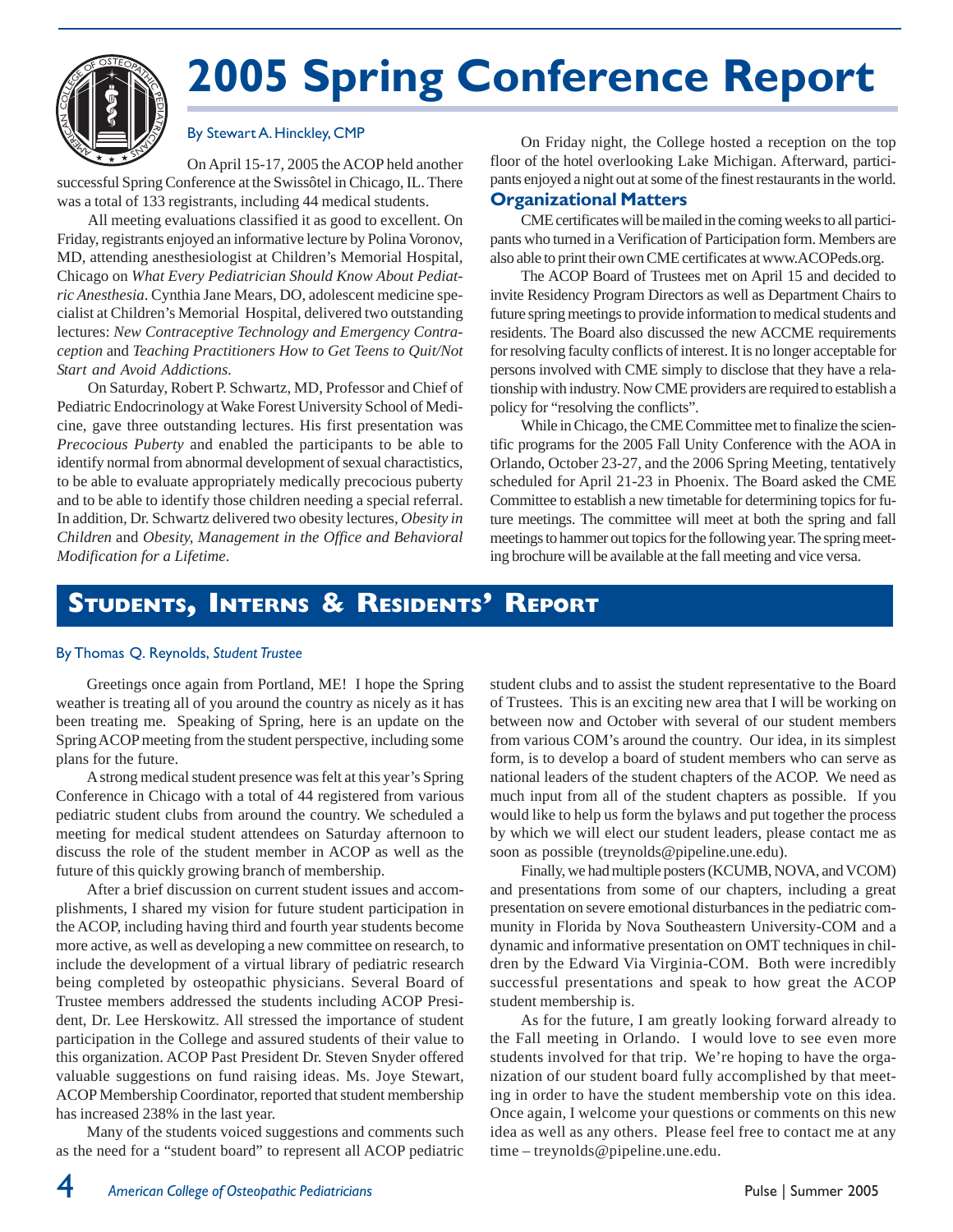# **2005 Spring Conference Highlights**

















**The American College of Osteopathic Pediatricians would like to thank the following for their support of the 2005 Spring Conference:**

# **Mead Johnson Nutritionals**

## **Alcon Labs**

**Stiefel Laboratories**

**American Osteopathic Association McNeil Specialty Pharmaceuticals Metropolitan Hospital**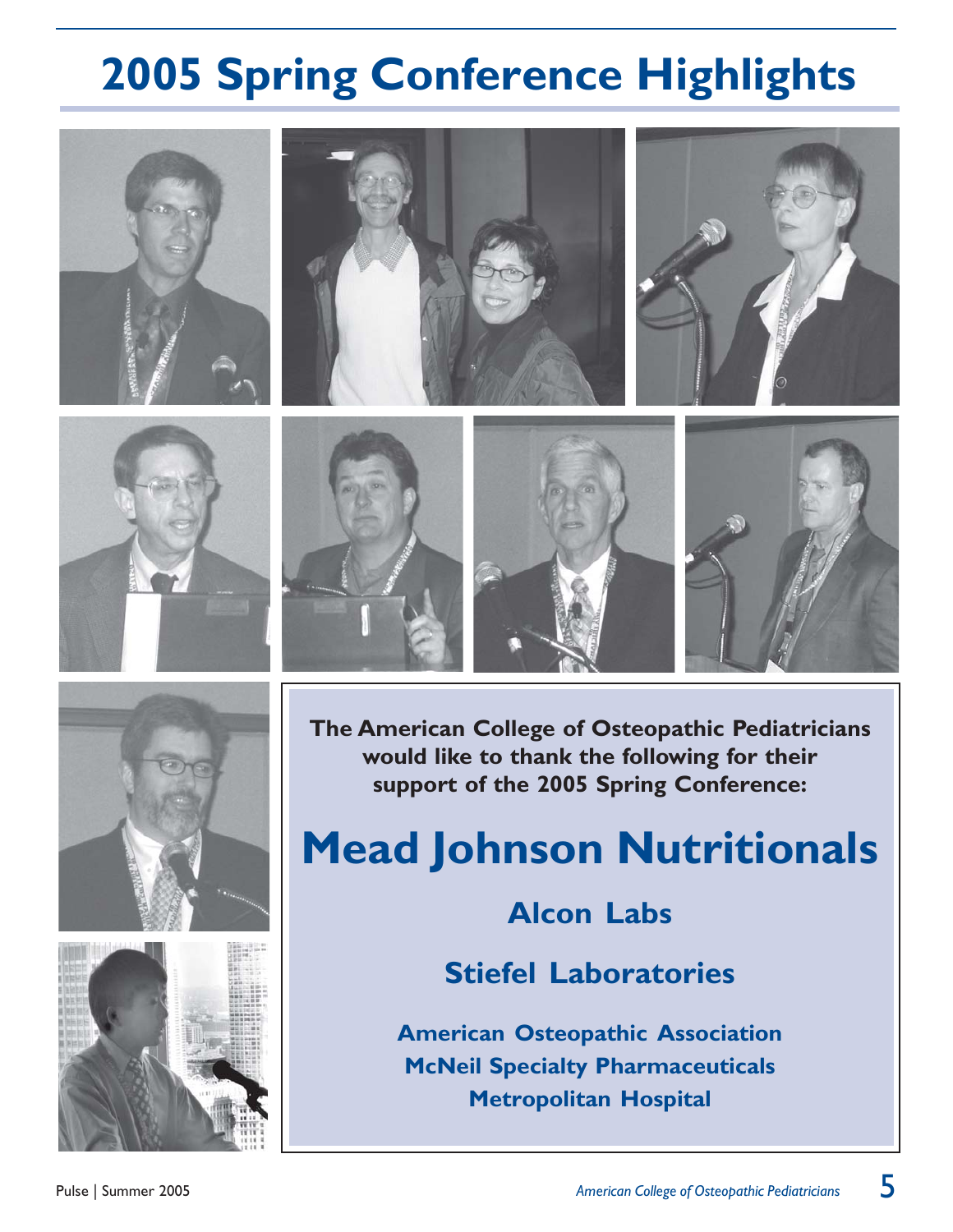# **ACOP 2005 Fall CME Conference Scientific Program**

# Sunday, October 23, 2005

| $7:00 \text{ am} - 6:00 \text{ pm}$ | Registration                                                                                       |
|-------------------------------------|----------------------------------------------------------------------------------------------------|
| $8:00 \text{ am} - 4:30 \text{ pm}$ | <b>Joint Neonatology/OB-GYN</b>                                                                    |
| $8:00 - 8:30$ am                    | C/S on Demand                                                                                      |
|                                     | Robert Debbs, DO, FACOOG                                                                           |
| $8:30 - 9:00$ am                    | <b>First Trimester Screening</b>                                                                   |
|                                     | Ronald J. Librizzi, DO                                                                             |
| $9:00 - 9:30$ am                    | <b>Prenatal Prediction of Neurologically Impaired Neonate</b>                                      |
|                                     | Robert Debbs, DO, FACOOG                                                                           |
| $9:30 - 10:00$ am                   | <b>Preterm Labor/Fetal Fibrinectin</b>                                                             |
|                                     | Ronald J. Librizzi, DO                                                                             |
| $10:00 - 10:30$ am                  | <b>Break with Exhibits</b>                                                                         |
| $10:30 - 11:15$ am                  | <b>Shoulder Dystocia</b>                                                                           |
|                                     | Stephanie Martin, DO                                                                               |
| $11:15$ am $-12:00$ n               | <b>Limits of Viability</b>                                                                         |
|                                     | Michelle Bez, DO, FACOP                                                                            |
| $12:00 n - 12:30 pm$                | <b>Panel Discussion</b>                                                                            |
|                                     | Michelle Bez, DO, FACOP; Robert Debbs, DO, FACOOG;<br>Ronald J. Librizzi, DO; Stephanie Martin, DO |
| $12:45 - 1:45$ pm                   | <b>Luncheon Session: Alternatives to Transfusion</b>                                               |
|                                     | Stephanie Martin, DO                                                                               |
| $1:45 - 2:15$ pm                    | <b>Break with Exhibits</b>                                                                         |
| $2:15 - 3:10$ pm                    | <b>Neonatal Sepsis</b>                                                                             |
|                                     | Reese H. Clark, MD                                                                                 |
| $3:10-4:05$ pm                      | <b>Respiratory Failure in the Near-term Infant</b>                                                 |
|                                     | Reese H. Clark, MD                                                                                 |
| $4:05 - 5:00$ pm                    | <b>Newborn Controversies (Vitamin K, Hepatitis B)</b>                                              |
|                                     | Alan R. Spitzer, MD                                                                                |
| $5:00-8:00$ pm                      | <b>ACOP Board of Trustees Dinner Meeting</b>                                                       |

## **Visit www.acopeds.org for Program Updates**

**Registration for the 2005 Conference Sessions and Hotel Reservation must be made through the AOA at www.do-online.org**

### Faculty

#### **SUNDAY**

**Michelle Bez, DO, FACOP** Phoenix Children's Hospital Phoenix, AZ

**Reese H. Clark, MD** Pediatrix Medical Group, Inc. Sunrise, FL

**Robert Debbs, DO, FACOOG** Pennsylvania Hospital Maternal Fetal Medicine Network Philadelphia, PA

**Ronald J. Librizzi, DO** Maternal Fetal Medicine Virtua Health Mount Holly, NJ

**Stephanie Martin, DO** Maternal/Fetal Medicine Banner Good Samaritan Medical Center Phoenix, AZ

**Alan R. Spitzer, MD** Pediatrix Medical Group Sunrise, FL

#### **MONDAY**

**David Berman, DO** Pediatric Infectious Disease St. Petersburg, FL

**Mark M. Blatter, MD** Pediatric Researcher Primary Physicians Research Pittsburgh, PA

**Cyril Blavo, DO, MPH, FACOP** General Pediatrician Fort Lauderdale, FL

**Janice Lima-Maribona, DO** Pediatric Dermatologist Coral Gables, FL

**Michael E. Ryan, DO, FACOP** Pediatric Infectious Disease Danville, PA

**Edward Yob, DO**  Dermatologist Tulsa, OK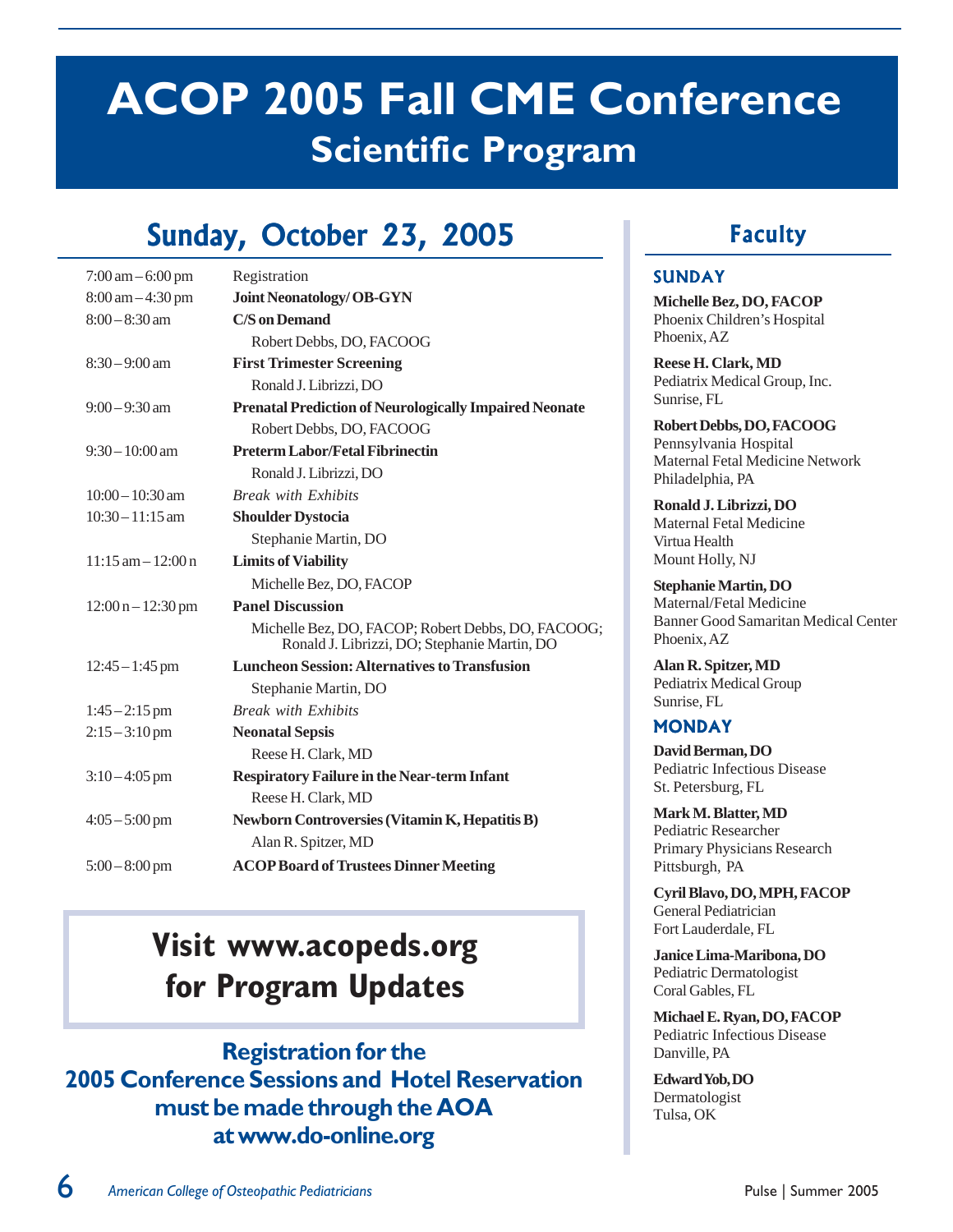## Monday, October 24, 2005

| $7:00-8:00$ am                    | <b>Meningitis Update</b>                                  |
|-----------------------------------|-----------------------------------------------------------|
|                                   | Michael E. Ryan, DO, FACOP                                |
| $8:00-9:30$ am                    | Opening Session of the 1st Unified Osteopathic Convention |
| $9:30-10:30$ am                   | <b>Vaccine Update</b>                                     |
|                                   | Mark M. Blatter, MD                                       |
| $10:30 - 11:30$ am                | <b>Pediatric Influenza New Concepts</b>                   |
|                                   | David Berman, DO                                          |
| $11:30 \text{ am} - 12 \text{ n}$ | <b>Break with Exhibits</b>                                |
| $12 n - 1:00 pm$                  | <b>Pediatric Tropical Diseases</b>                        |
|                                   | Cyril Blavo, DO, MPH, FACOP                               |
| $1:15 - 2:30$ pm                  | Alumni Luncheons                                          |
| $2:30-3:30$ pm                    | <b>Cutaneous Syndromes</b>                                |
|                                   | Janice Lima-Maribona, DO                                  |
| $3:30 - 5:30$ pm                  | <b>Dermatology Workshop</b>                               |
|                                   | Edward Yob, DO                                            |
| $6:00 \text{ pm}$                 | <b>ACOP</b> Reception                                     |

## Tuesday, October 25, 2005

| $6:30 - 7:45$ am                      | <b>AOA Breakfast Seminar</b>                             |
|---------------------------------------|----------------------------------------------------------|
| $7:00-8:00$ am                        | <b>Patellar Instability in Children</b>                  |
|                                       | Stephen M. Swirsky, DO                                   |
| $8:00-10:00$ am                       | <b>Coding Update Pediatric Emphasis</b>                  |
|                                       | Don Self                                                 |
| $10:00-10:30$ am                      | <b>Break with Exhibits</b>                               |
| $10:30 - 11:30$ am                    | <b>Pediatric Cataracts and Use of</b>                    |
|                                       | <b>Intraocular Lens Implantation</b>                     |
|                                       | Garima Lal, MD                                           |
| $11:30 \text{ am} - 12:30 \text{ pm}$ | <b>Hearing Loss Evaluation and Treatment in Children</b> |
|                                       | Louis Chanin, DO                                         |
| $12:30 - 1:30$ pm                     | Luncheon                                                 |
| $1:30 - 2:30$ pm                      | <b>Post Head Trauma Evaluation and Treatment</b>         |
|                                       | Manny Gonzalez-Brito, DO                                 |
| $2:30-3:30$ pm                        | <b>Pediatric Cardiac Rhythm Disorders</b>                |
|                                       | Maria Estrada, DO                                        |
| $3:30-5:30$ pm                        | <b>Radiology Workshop</b>                                |
|                                       | William E. Shiels, II, DO                                |
| $7:00-10:00$ pm                       | <b>AOA</b> President's Reception                         |
|                                       |                                                          |

## Wednesday, October 26, 2005

| $6:30 - 7:45$ am                     | <b>AOA Breakfast Seminar</b>                                   |
|--------------------------------------|----------------------------------------------------------------|
| $7:00-8:00$ am                       | <b>Resident Presentation</b>                                   |
| $8:00 - 9:00$ am                     | "Fear NotDo the Right Thing:                                   |
|                                      | <b>Delivering Excellence in Primary Care"</b>                  |
|                                      | Ronald V. Marino, DO, MPH, FACOP                               |
| $9:00-10:00$ am                      | <b>Autism, New Concepts in Treatment</b>                       |
|                                      | Barbara Baldwin, DO, FACOP                                     |
| $10:00-11:00$ am                     | <b>Spasticity in Children: Early Recognition and Treatment</b> |
|                                      | Kevan Z. Craig, DO                                             |
| $11:00 \text{ am} - 12:00 \text{ n}$ | <b>Counterstrain Techniques in Children</b>                    |
|                                      | Hilda DeGaetano, DO, FACOP                                     |
| $12:00 n - 1:30 pm$                  | <b>Luncheon Presentation</b>                                   |
|                                      | Joseph Chiaro, MD                                              |
| $1:30-3:00 \text{ pm}$               | <b>Spirometry Workshop</b>                                     |
|                                      | Rich Rosenthal                                                 |
| $3:00-5:00$ pm                       | <b>OMM</b> Workshop                                            |
|                                      | Ann Mary Fernandez-Soto, DO                                    |

#### TUESDAY

**Louis Chanin, DO** Pediatric Otolaryngology Southaven, MS

#### **Maria Estrada, DO**

Pediatric Cardiologist Columbus Children's Hospital Department of Critical Care Columbus, OH

#### **Manny Gonzalez-Brito, DO**

Pediatric Critical Care Specialist The Miami Project to Cure Paralysis University of Miami School of Medicine Lois Pope LIFE Center Miami, FL

**Garima Lal, MD** Pediatric Ophthalmology Aventura, FL

**Don Self** Don Self and Associates Whitehouse, TX

**William E. Shiels, II, DO** Radiologist Dublin, OH

#### WEDNESDAY

**Barbara Baldwin, DO, FACOP** General Pediatrics Orlando, FL

**Joseph Chiaro, MD** Deputy Secretary for Florida State Department of Health Chief Medical Officer for Children's Medical Services Tallahassee, FL

**Kevan Z. Craig, DO** Pediatric Physical & Rehabilitation Medicine Madera, CA

**Hilda DeGaetano, DO, FACOP** General Pediatrician Fort Lauderdale, FL

**Ann Mary Fernandez-Soto, DO** General Pediatrician Miami Children's Hospital Miami, FL

**Ronald V. Marino, DO, MPH, FACOP** Pediatric Developmentalist Winthrop Pediatric Associates Mineola, NY

**Rich Rosenthal** Ferraris Respiratory Products Louisville, CO

**Stephen M. Swirsky, DO** Pediatric Orthopedic Surgeon Miami Children's Hospital Miami, FL